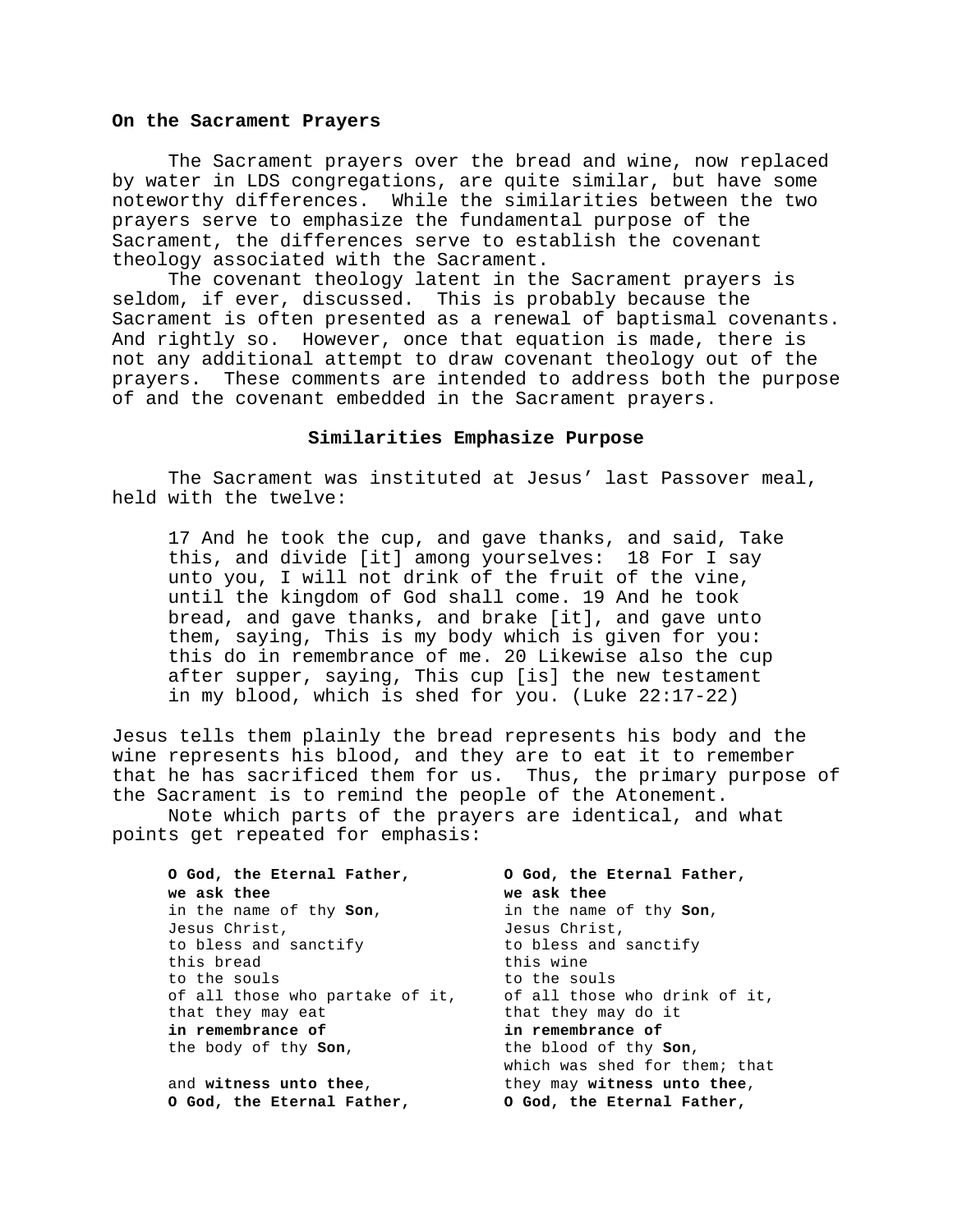| that they are willing<br>to take upon them | that they do           |
|--------------------------------------------|------------------------|
| the name of thy Son, and                   |                        |
| always remember him and                    | always remember him,   |
| keep his commandments                      |                        |
| which he has given them;                   |                        |
| that they may always                       | that they may          |
| have his Spirit                            | have his Spirit        |
| to be with them. Amen.                     | to be with them. Amen. |

The Holy Spirit is addressed once in each prayer, the Father is addressed twice in both prayers, and the Son is addressed three times in each prayer. All members of the godhead are addressed, but the role of Jesus is preeminent.

Remembering is explicitly referenced twice in both prayers, clearly echoing Jesus' intention at the Last Supper.

The "we ask thee" request for sanctification appears in both prayers, as does the acknowledgment of the formality of the act in "witness unto thee".

## **Differences Establish the Covenant**

The most obvious difference between the two prayers is the bread/wine and body/blood symbols. The bread-body clearly have reference to the more temporal aspects of the Atonement (mortality, physical death, and resurrection), and the wine-blood referring to the more spiritual aspects (sin, spiritual death, and justification). Aside from these differences, note the portions of the text which are entire different between the two prayers:

O God, the Eternal Father,  $\begin{array}{ccc} \circ & \circ & \circ & \circ \\ \circ & \circ & \circ & \circ \\ \circ & \circ & \circ & \circ \end{array}$  ve ask thee we ask thee we ask thee in the name of thy Son, in the name of thy Son, Jesus Christ, Jesus Christ, to bless and sanctify to bless and sanctify this bread this wine<br>to the souls to the souls to the souls of all those who partake of it, of all those who drink of it, that they may eat that they may do it in remembrance of in remembrance of the body of thy Son, the **blood** of thy Son, **which was shed for them**; that and witness unto thee, they may witness unto thee, O God, the Eternal Father, O God, the Eternal Father, that they **are willing** that they do **to take upon them the name of thy Son**, and always remember him always remember him, and **keep his commandments which he has given them**; that they may **always** that they may have his Spirit have his Spirit have his Spirit have his Spirit to be with them. Amen.  $\qquad \qquad$  to be with them. Amen.